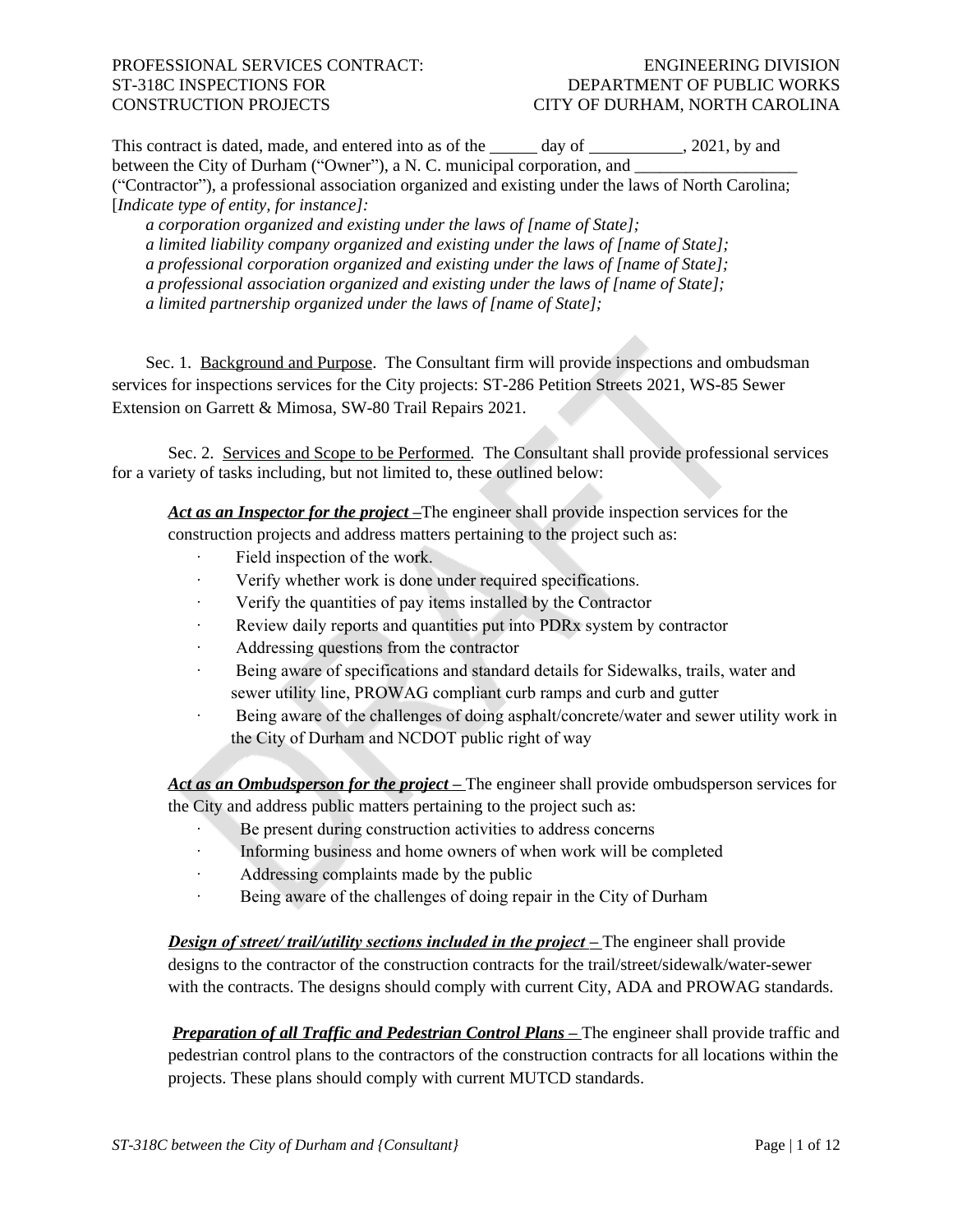**Other Services –** The engineer shall provide additional services related to the construction projects as needed on an hourly basis.

In this contract, "Work" means the services that the Contractor is required to perform pursuant to this contract and all of the Contractor's duties to the City that arise out of this contract. Unless the context requires otherwise, if this contract states that a task is to be performed or that a duty is owed, it shall be presumed that the task or duty is the obligation of the Contractor.

Sec. 3. Notice to Proceed and Schedule.

(a) Upon award of the Contract, the Contractor will receive a Notice to Proceed to develop a comprehensive Schedule. Subsequent to completion and City approval of the Schedule, the Contractor will receive a Notice to Proceed. No work shall commence without receiving the Notice to Proceed from the City. The work shall be complete in 24 months.

 $(b)$  Attachment  $\equiv$  includes the Scope of Services and the hourly rates. This is a cost not to exceed contract and payment will be based upon the work completion of individual line items. Fees for permits, applications, or regulatory fees will be paid by the City. Tasks or (disciplines) are shown in Attachment.

(c) Duration - This Agreement is in effect for a period of 2 years from the date of Notice to Proceed for this agreement.

(d) Disputed Items - In the event that Consultant's invoices and receipts are submitted in compliance with the requirements of this Agreement, if the City disputes any items in any invoices submitted by Consultant, City shall notify the Consultant within 60 days of receipt of any disputed item and request clarification and/or remedial action.

Sec. 4. Complete Work without Extra Cost. Except to the extent otherwise specifically stated in this contract, the Contractor shall obtain and provide, without additional cost to the City, all labor, materials, equipment, transportation, facilities, services, permits, and licenses necessary to perform the Work.

Sec. 5. Contractor's Billings to City. Compensation. The Contractor shall send invoices to the City on a monthly or bi-monthly basis for the amounts to be paid pursuant to this contract. Each invoice shall document, to the reasonable satisfaction of the City**:** such information as may be reasonably requested by the City. Within 60 days after the City receives an invoice, the City shall send the Contractor a check in payment for all undisputed amounts contained in the invoice.

(a) The City shall pay the Contractor for the Work completed based on the line items provided in the Fee schedule shown in "Attachment" for tasks/milestones below:

Inspections Services Ombudsman Services Design Services Additional Services

(b) The City shall not be obligated to pay the Contractor any payments, fees, expenses, or compensation other than those authorized by this section. The total dollar amount to be paid under this contract by the City to the Contractor shall not exceed .

Sec. 6. Prompt Payment to Subcontractors. (a) Within 7 days of receipt by the Contractor of each payment from the City under this contract, the Contractor shall pay all Subcontractors (which term includes subcontractors and suppliers) based on work completed or service provided under the subcontract. Should any payment to the Subcontractor be delayed by more than 7 days after receipt of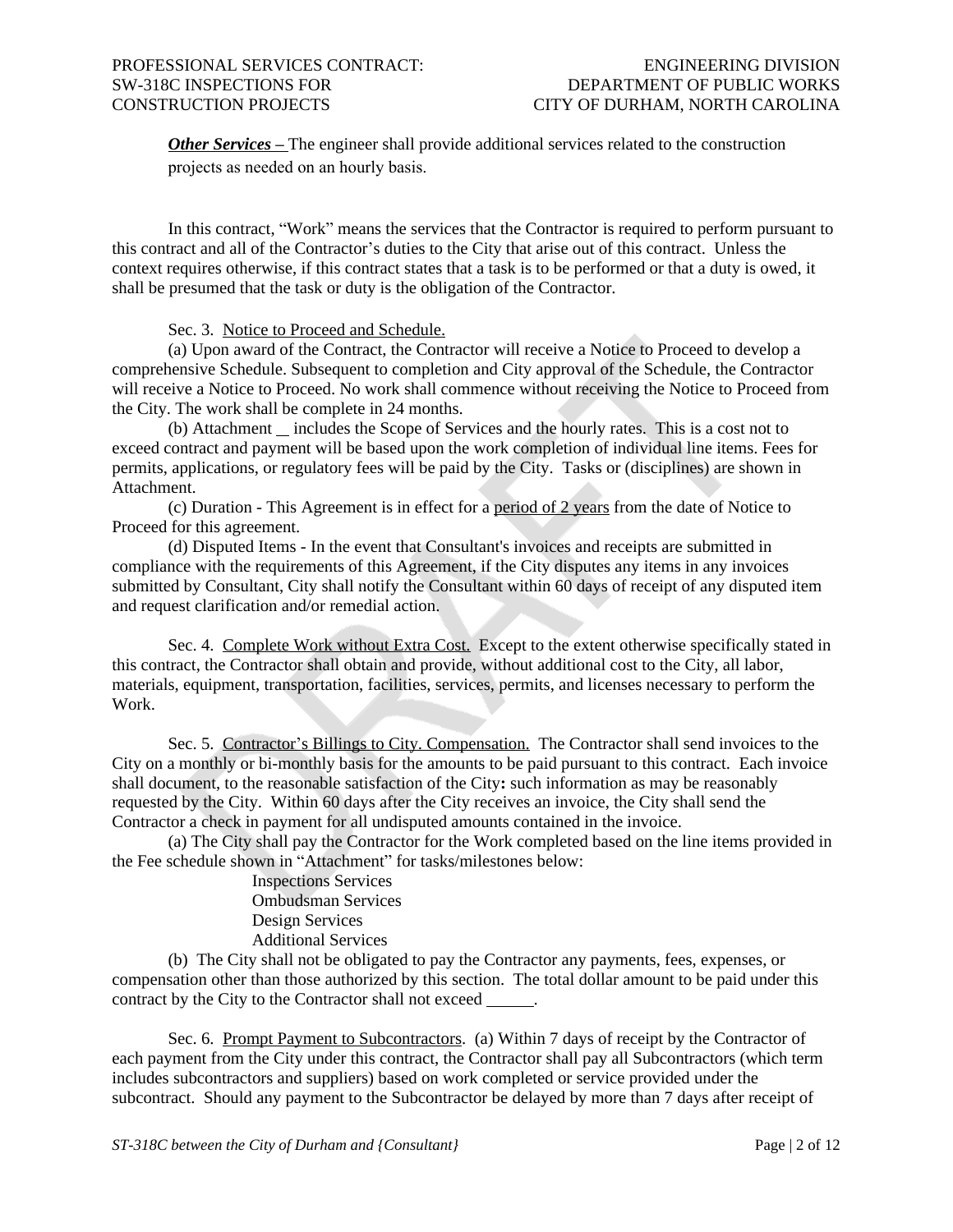payment by the Contractor from the City under this contract, the Contractor shall pay the Subcontractor interest, beginning on the  $8<sup>th</sup>$  day, at the rate of 1% per month or fraction thereof on such unpaid balance as may be due. By appropriate litigation, Subcontractors shall have the right to enforce this subsection (a) directly against the Contractor, but not against the City of Durham.

(b) If the individual assigned to administer this contract for the City (in this section, titled "Prompt Payment to Subcontractors," he or she will be referred to as the "Project Manager") determines that it is appropriate to enforce subsection (a) in this manner, the City may withhold from progress or final payments to the Contractor the sums estimated by the Project Manager to be

(i) the amount of interest due to the Subcontractor under subsection (a), and/or

(ii) the amounts past-due under subsection (a) to the Subcontractor but not exceeding 5% of the payment(s) due from the City to the Contractor.

This subsection (b) does not limit any other rights to withhold payments that the City may have. (c) Nothing in this section (titled "Prompt Payment to Subcontractors") shall prevent the

Contractor at the time of invoicing, application, and certification to the City from withholding invoicing, application, and certification to the City for payment to the Subcontractor for unsatisfactory job progress; defective goods, services, or construction not remedied; disputed work; third-party claims filed or reasonable evidence that such a claim will be filed; failure of the subcontractor to make timely payments for labor, equipment, and materials; damage to the Contractor or another subcontractor; reasonable evidence that the subcontract cannot be completed for the unpaid balance of the subcontract sum; or a reasonable amount for retainage not to exceed 10%.

(d) The Project Manager may require, as a prerequisite to making progress or final payments, that the Contractor provide statements from any Subcontractors designated by the Project Manager regarding the status of their accounts with the Contractor. The statements shall be in such format as the Project Manager reasonably requires, including notarization if so specified.

\*This section is modified based on type of project & input from Risk Mgmt.\*

Sec. 7. Insurance. Contractor agrees to maintain, on a primary basis and at is sole expense, at all times during the life of this Contract the following coverage's and limits. The requirements contained herein, as well as City's review or acceptance of insurance maintained by Contractor is not intended to and shall not in any manner limit or qualify the liabilities or obligations assumed by Contractor under this Contract. All insurance companies must be authorized to do business in North Carolina and have no less than an A VIII rating or better.

- a) Commercial General Liability Combined single limit of no less than \$1,000,000 each occurrence and \$2,000,000 aggregate. Coverage shall not contain any endorsement(s) excluding nor limiting Product/Completed Operations, Contractual Liability or Cross Liability.
- b) Automobile Liability Limits of no less than \$1,000,000 Combined Single Limit. Coverage shall include liability for Owned, Non-Owned and Hired automobiles. In the event Contractor does not own automobiles, Contractor agrees to maintain coverage for Hired and Non-Owned Auto Liability, which may be satisfied by way of endorsement to the Commercial General Liability policy or separate Auto Liability policy. Automobile coverage is only necessary if vehicles are used in the provision of services under this Contract and/or are brought on a City of Durham site
- c) Workers' Compensation & Employers Liability Contractor agrees to maintain Worker's Compensation Insurance in accordance with North Carolina General Statute Chapter 97 and with limits of no less than \$1,000,000 each accident, each employee and policy limit.
- d) Umbrella or Excess Liability Contractor may satisfy the minimum liability limits required above under an Umbrella or Excess Liability policy. There is no minimum Per Occurrence limit of liability under the Umbrella or Excess Liability, however, the Annual Aggregate limits shall not be less than the highest 'Each Occurrence' limit for required policies. Contractor agrees to endorse City of Durham as an 'Additional Insured' on the Umbrella or Excess Liability, unless the Certificate of Insurance states the Umbrella or Excess Liability provides coverage on a 'Follow-Form' basis.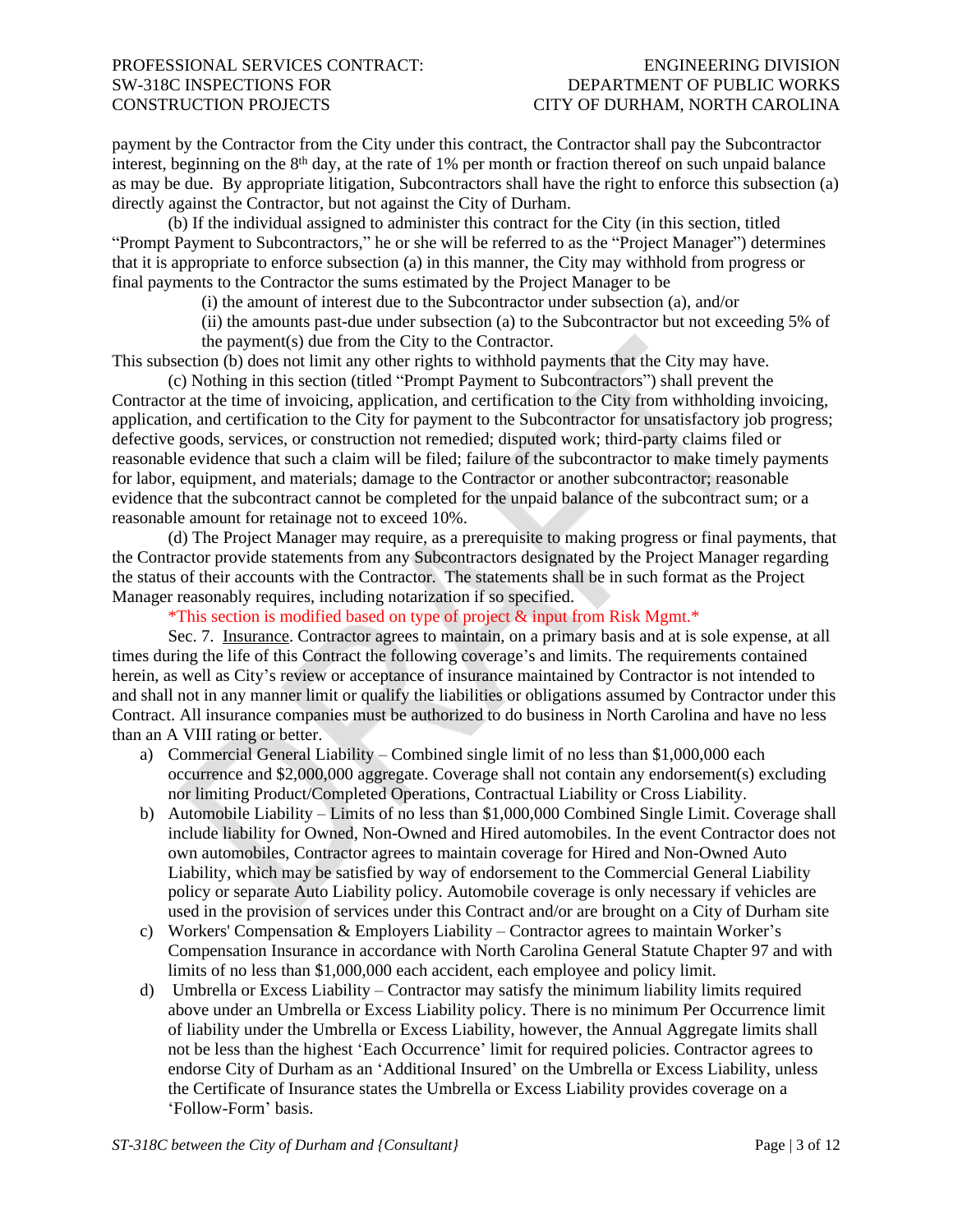- e) Professional Liability Contractor agrees to maintain Professional Liability Insurance with limits no less than \$1,000,000, covering claims arising out of professional architect, engineers and surveyors services performed in connection with this contract.
- f) Additional Insured Contractor agrees to endorse the City as an Additional Insured on the Commercial General Liability. The Additional Insured shall read 'City of Durham as its interest may appear'.
- g) Certificate of Insurance Contractor agrees to provide City of Durham a Certificate of Insurance evidencing that all coverage's, limits and endorsements required herein are maintained and in full force and effect, and Certificates of Insurance shall provide a minimum thirty (30) day endeavor to notify, when available, by Contractor's insurer. If Contractor receives a non-renewal or cancellation notice from an insurance carrier affording coverage required herein, or receives notice that coverage no longer complies with the insurance requirements herein, Contractor agrees to notify the City within five (5) business days with a copy of the non-renewal or cancellation notice, or written specifics as to which coverage is no longer in compliance.

The Certificate Holder address should read: City of Durham Public Works Dept./Contract Mgmt. 101 City Hall Plaza, Ste. 3100 Durham, NC 27701

Sec. 8. Performance of Work by City. If the Contractor fails to perform the Work in accordance with the schedule referred to in section two above, the City may, in its discretion, in order to bring the project closer to the schedule, perform or cause to be performed some or all of the Work, and doing so shall not waive any of the City's rights and remedies. Before doing so, the City shall give the Contractor notice of its intention. The Contractor shall reimburse the City for additional costs incurred by the City in exercising its right to perform or cause to be performed some or all of the Work pursuant to this section.

Sec. 9. Exhibits. The following exhibits are made a part of this contract:

(a) Attachment "A" Scope of Services Letter

In case of conflict between an exhibit and the text of this contract excluding the exhibit, the text of this contract shall control.

Sec. 10. Notice. (a) In General. This subsection (a) pertains to all notices related to or asserting default, breach of contract, claim for damages, suspension or termination of performance, suspension or termination of contract, and extension or renewal of the term. All such notices must be in writing and made by personal delivery, UPS, Federal Express, a designated delivery service authorized pursuant to 26 U.S.C. 7502(f)(2), or certified United States mail, return receipt requested; in addition, subsection (b) must also be complied with.

(b) Additional Notice by Fax or Email. In addition to complying with subsection (a), the party giving notice or other communication shall also send it by fax or email if the other party has provided a valid, working fax number or email address.

(c) When Notice Period Is Less than 9 Days. If a required notice period is less than 9 days, the party shall also make reasonable attempts, before or promptly after giving written notice under subsections (a) and (b), to use a telephone to orally communicate the substance of the contents of the written notice. Communicating the substance of the contents by an in-person conversation will satisfy the preceding sentence.

(d) Change of Address; Discovery of Invalid Fax Number or Email Address. A change of address, fax number, email address, telephone number, or person to receive notice may be made by either party by notice given to the other party. At any time that a party discovers that the other party has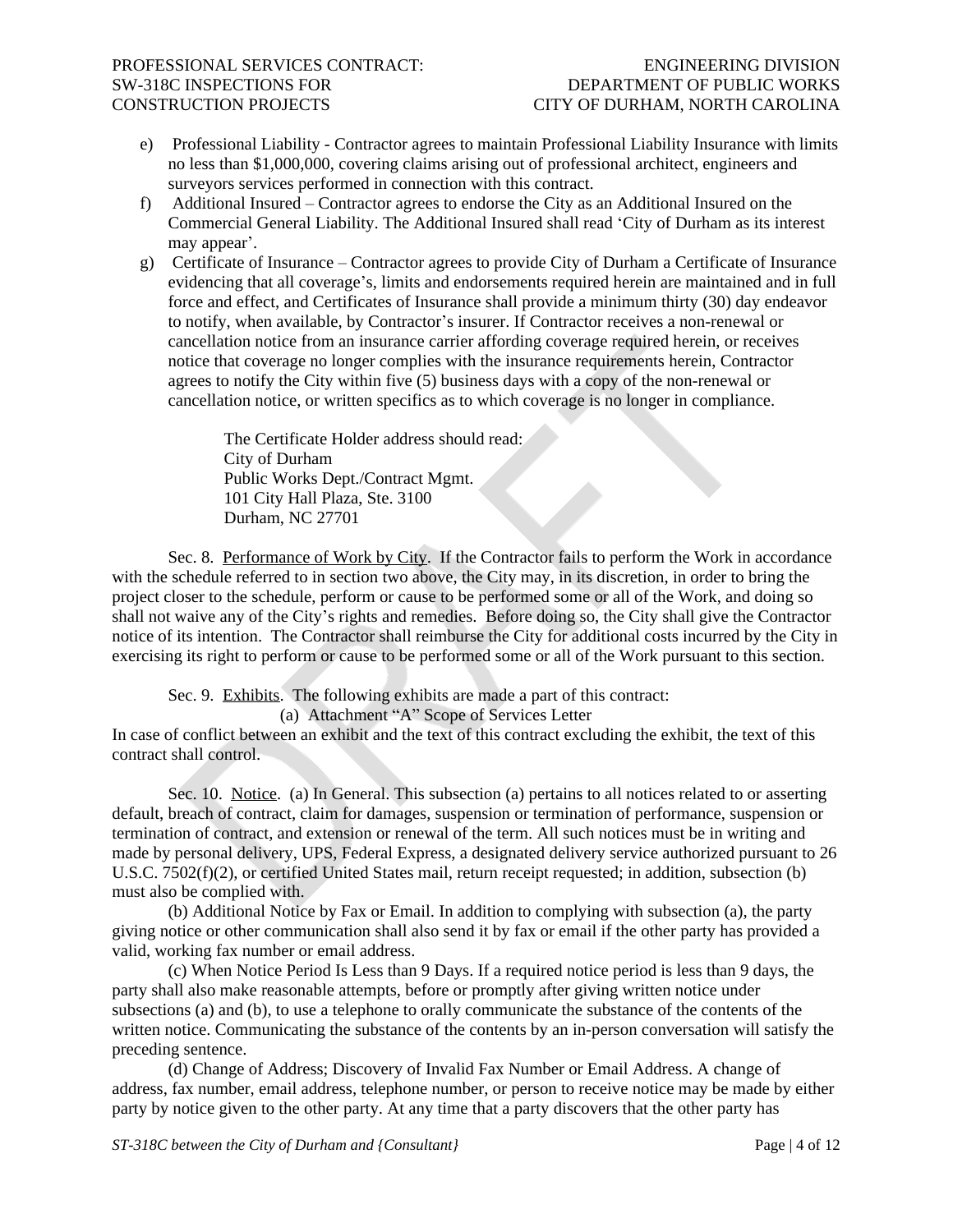provided it a fax number or email address that is not valid, the discovering party shall provide notice of the discovery to the other party, so that it can substitute a valid fax number or email address.

(e) Date Notice Deemed Given. If a notice is sent by United States mail, it is deemed complete upon actual delivery or on the third day following the day on which it is deposited with the United States Postal Service, whichever occurs first. Notice is deemed given when both subsection (a) and subsection (b) have been complied with.

(f) When Undeliverable Notice Is Deemed Sent. If a notice is undeliverable because the address or other information provided to the sender by the other party is incorrect, incomplete, or out of date, the notice will be deemed sent on the date that the sender attempts to deliver by fax or email, or the date it places the notice in the custody of UPS, Federal Express, a designated delivery service authorized pursuant to 26 U.S.C. 7502(f)(2), or the U. S. Postal Service for certified United States mail, return receipt requested. If a fax is not received because the recipient's fax number is busy on three attempts to fax that are at least ten minutes apart during a 4-hour period, the fax will be deemed undeliverable.

(g) Addresses. Subject to change pursuant to subsection (d), the addresses for these notices, are:

To the City of Durham (Owner): Attn: Erik Adkins Public Works Department 101 City Hall Plaza Durham, North Carolina 27701 Phone: (919) 560-4326 x.30266 Erik.Adkins@DurhamNC.gov

To the Contractor:

Sec. 11. Indemnification applicable to professional agreements.

- (a) (Definitions). These definitions apply to this Section unless otherwise stated. Contractor – the design professional that is a party to this contract.
	- Defend to pay for or furnish counsel at the expense of the Contractor to defend any of the Indemnitees against claims alleged or brought against any of the Indemnitees by a third party alleged or brought in any court or other tribunal, including forms of alternative dispute resolution required by law or contract, before the court or tribunal has reached a final determination of fault.
	- Derivative parties -- with respect to a party, any of that party's subcontractors, agents, employees, or other persons or entities for which the party may be liable or responsible as a result of any statutory, tort, or contractual duty.
	- Design professional -- a person or entity who is licensed under and provides professional services regulated by Chapters 83A, 89A, 89C, 89E, or 89F of the N. C. General Statutes.
	- Design professional agreement -- any promise or agreement in, or in connection with, a contract or agreement with a design professional to provide design professional services.
	- Design professional services -- a service or work performed by a design professional for which licensure is required under Chapters 83A, 89A, 89C, 89E, or 89F of the N. C. General Statutes.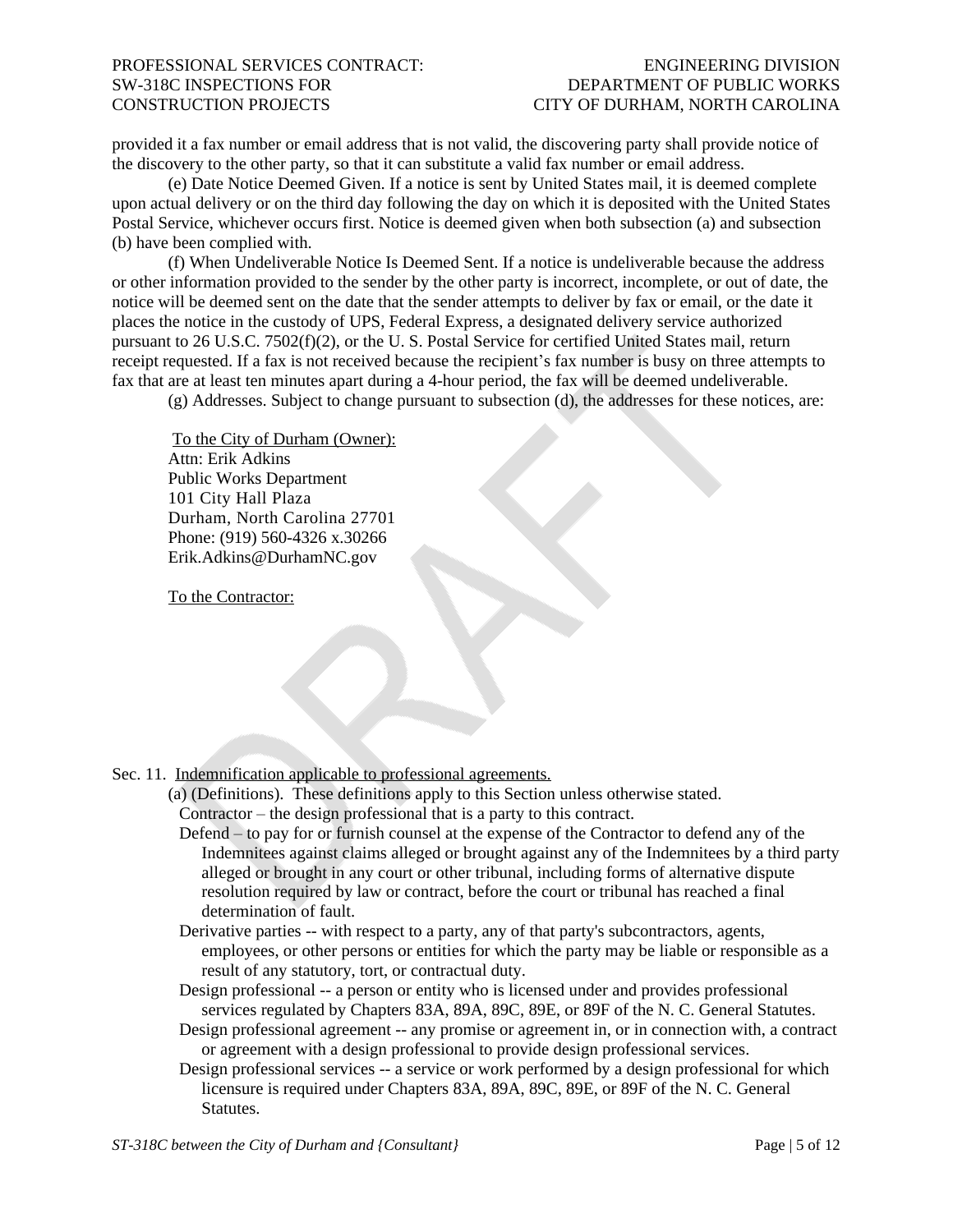Fault – a breach of contract; negligent, reckless, or intentional act or omission constituting a tort under applicable statutes or common law; or violations of applicable statutes or regulations. Indemnitees -- City and its officers, officials, independent contractors, agents, and employees,

excluding the Contractor.

Subcontractor – any person or entity, of any tier, providing labor or material through the Contractor for use on the project at issue in the applicable design professional agreement.

(b) (Standard Indemnification). (i) The Contractor shall defend, indemnify, and hold harmless Indemnitees from and against all Charges that arise in any manner from, in connection with, or out of this contract as a result of acts or omissions of the Contractor or its derivative parties. In performing its duties under this subsection "i," the Contractor shall at its sole expense defend Indemnitees with legal counsel reasonably acceptable to City. (ii) "Charges" means claims, judgments, costs, damages, losses, demands, liabilities, duties, obligations, fines, penalties, royalties, settlements, and expenses. Included without limitation within "Charges" are (1) interest and reasonable attorney's fees assessed as part of any such item, and (2) amounts for alleged violations of sedimentation pollution, erosion control, pollution, or other environmental laws, regulations, ordinances, rules, or orders -- including but not limited to any such alleged violation that arises out of the handling, transportation, deposit, or delivery of the items that are the subject of this contract.

(c) (Restriction regarding Indemnitees' Negligence). This contract shall not require the Contractor to indemnify or hold harmless Indemnitees against liability for damages arising out of bodily injury to persons or damage to property proximately caused by or resulting from the negligence, in whole or in part, of Indemnitees.

(d) (Restriction regarding Fault). Nothing in this contract requires the Contractor to indemnify or hold harmless Indemnitees or any other person or entity against losses, damages, or expenses unless the fault of the Contractor or its derivative parties is a proximate cause of the loss, damage, or expense indemnified.

(e) (Restriction regarding Negligence). Nothing in this contract requires the Contractor to defend Indemnitees or any other person or entity against liability or claims for damages, or expenses, including attorney's fees, proximately caused or alleged caused by the professional negligence, in whole or in part of the Contractor, the City, or their derivative parties, whether the claim is alleged or brought in tort or contract.

(f) (Liability when at Fault). It is agreed without limitation that nothing in this contract shall be interpreted to exclude from any indemnity or hold harmless provisions enforceable under subsection (c) and (d) any attorneys' fees, litigation or arbitration expenses, or court costs actually incurred by the City to defend against third party claims alleged in any court, tribunal, or alternative dispute resolution procedure required of the City by law or by contract, if the fault of the Contractor or its derivative parties is a proximate cause of the attorney's fees litigation or arbitration expenses, or court costs to be indemnified.

(g) (Insurance contracts and Bonds) This Section does not affect an insurance contract, workers' compensation, or any other agreement issued by an insurer; and those subsections do not apply to lien or bond claims asserted under Chapter 44A of the N.C. General Statutes.

(h) (Other Provisions) When this Section or any subsection or combination of subsections of this Section applies, it apples to every provision in this contract outside of this Section that would require the Contractor to indemnify, hold harmless, or defend Indemnitees regardless of whether the section in question is titled "indemnification," "warranty," or otherwise.

(j) (Survival) This Section shall remain in force despite termination of this contract (whether by expiration of the term or otherwise) and termination of the services of the Contractor under this contract.

(k) (Compliance with law). It is agreed that this Section shall be applied to the maximum extent allowed by law and limited only as necessary to comply with N.C.G.S. § 22B-1.

Sec. 12. Trade Secrets; Confidentiality. The request for proposals (RFQ) section titled "Trade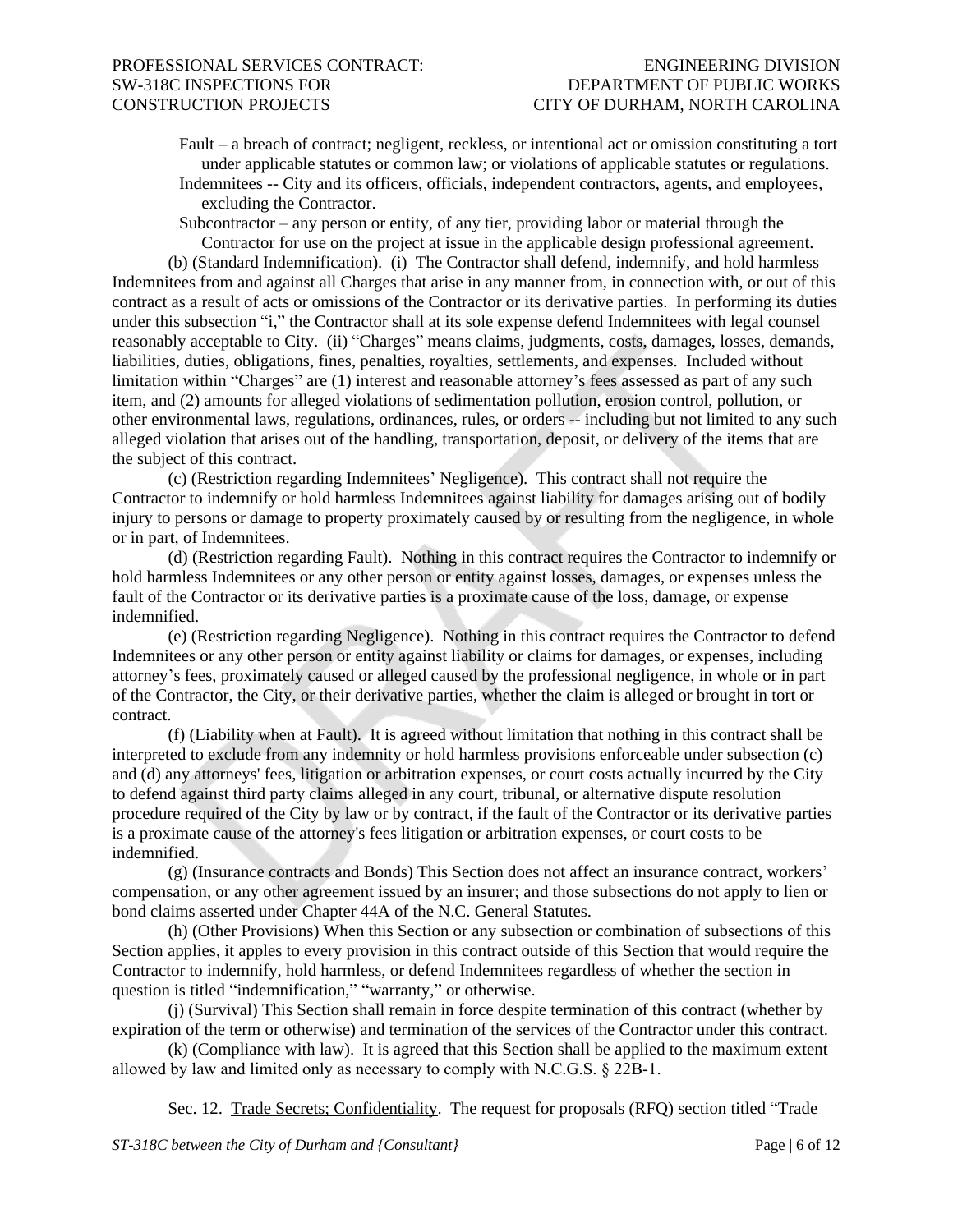Secrets and Confidentiality" shall apply to any Trade Secrets disclosed to the City during the process leading to the parties' entering into this Contract (including all of the Contractor's responses to the RFP). This section (titled "Trade Secrets; Confidentiality") shall remain in force despite termination of this contract (whether by expiration of the term or otherwise) and termination of the services of the Contractor under this contract. For purposes of this contract, the word "candidate" in the RFP section just cited shall mean the "Contractor."

Sec. 13. Termination for Convenience ("TFC"). (a) *Procedure.* Without limiting any party's right to terminate for breach, the parties agree that the City may, without cause, and in its discretion, terminate this contract for convenience by giving the Contractor written notice that refers to this section. TFC shall be effective at the time indicated in the notice. (b) *Obligations*. Upon TFC, all obligations that are still executory on both sides are discharged except that any right based on prior breach or performance survives, and the indemnification provisions and the section of this contract titled Trade Secrets and confidentiality, if any, shall remain in force. At the time of TFC or as soon afterwards as is practical, the Contractor shall give the City all Work, including partly completed Work. In case of TFC, the Contractor shall follow the City's instructions as to which subcontracts to terminate. (c) *Payment*. The City shall pay the Contractor an equitable amount for the costs and charges that accrue because of the City's decisions with respect to the subcontracts, but excluding profit for the Contractor. Within 20 days after TFC, the City shall pay the Contractor one hundred dollars as a TFC fee and shall pay the Contractor for all Work performed except to the extent previously paid for. Work shall be paid for in accordance with the method (unit prices, hourly fees, etc.) to be used for payment had the Work been completed except to the extent it would be inequitable to either party, and if Work was to be paid for on a lump-sum basis, the City shall pay the part of the lump sum that reflects the percentage of completion attained for that Work. The Contractor shall not be entitled to any payment because of TFC except as stated in this section, whether on the basis of overhead, profit, damages, other economic loss, or otherwise.

### Sec. 14. State Law Provisions.

E-Verify Requirements. (a) If this contract is awarded pursuant to North Carolina General Statutes (NCGS)  $143-129 - (i)$  the contractor represents and covenants that the contractor and its subcontractors comply with the requirements of Article 2 of Chapter 64 of the NCGS; (ii) the words "contractor," "contractor's subcontractors," and "comply" as used in this subsection (a) shall have the meanings intended by NCGS 143-129(j); and (iii) the City is relying on this subsection (a) in entering into this contract. (b) If this contract is subject to NCGS 143-133.3, the contractor and its subcontractors shall comply with the requirements of Article 2 of Chapter 64 of the NCGS.

### Sec. 15. Ownership of Work Products.

(a) The Contractor hereby assigns to the City, without reservation, all copyrights in all Projectrelated documents, models, photographs, and other expression created by the Contractor. Among those documents are certain "Work Product," including the design drawings and the Construction Documents. The City's obligation to pay the Contractor is expressly conditioned upon the Contractor's obtaining a valid written comprehensive assignment of copyrights from its consultants in terms identical to those that obligate the Contractor to the City as expressed in this subsection, which copyrights the Contractor, in turn, hereby assigns to the City. The City, in return, hereby grants the Contractor and its subcontractors and subconsultants a revocable, nonexclusive license to reproduce the documents for purposes relating directly to the Contractor's performance of its obligations under this Agreement for the Contractor's archival records, and for the Contractor's reproduction of drawings and photographs in the Contractor's marketing materials. This nonexclusive license shall terminate automatically upon the occurrence of either a breach of this Agreement by the Contractor or the accused commission by the Contractor of a tort or a crime affecting the City or the project or upon termination of this Agreement. This nonexclusive license is granted to the contractor alone and shall not be assigned by the Contractor to any other person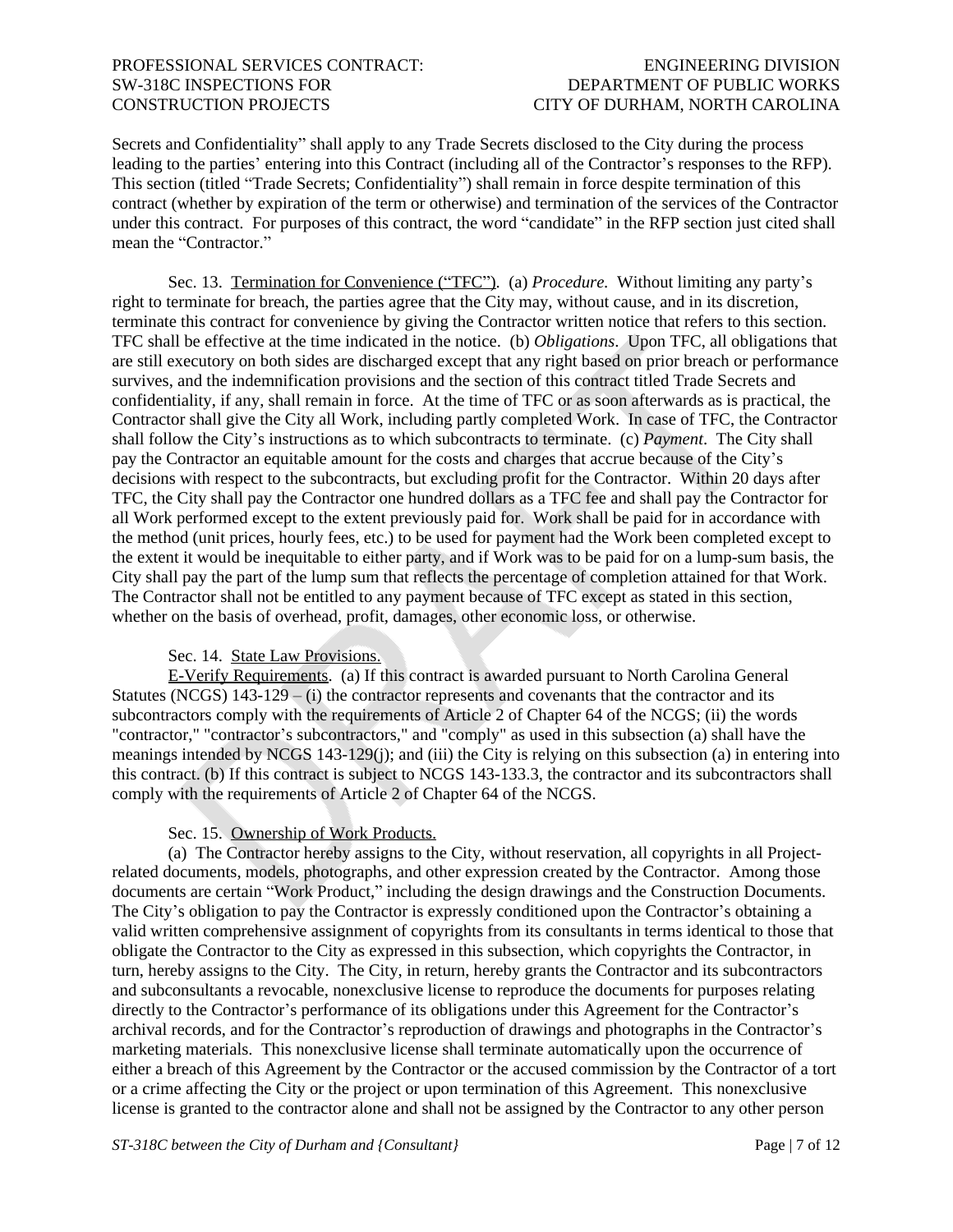or entity, except that the non-exclusive license granted in this Agreement to the Contractor for purposes of the Contractor's performance hereunder may be sub-licensed to the Contractor's subcontractors or subconsultants (with the same limitations). Subject to the foregoing, this nonexclusive license shall terminate automatically upon a Consultant's assignment of this nonexclusive license to another or its attempt to do so.

(b) To the extent that liability arises from misuse of the Work Product by the City or another consultant or designer, the Contractor shall not be responsible for that misuse. If the City uses the Work Products for purposes including additions to and modifications of the project, and for other projects, the City shall indemnify the Contractor for losses, including reasonable attorneys' fees, suffered by the Contractor as a result of the use of the design and these documents for such other purposes. If these documents are used for other purposes, the City shall see that they are modified (i) to indicate that the Contractor did not prepare them for such other purposes and is not responsible for their use in connection with such other purposes and (ii) to delete the Contractor's name and seal from the documents (where permitted or required by law).

(c) Except for the licenses granted in this Section 15, no other license or right shall be deemed granted or implied under this Agreement. No other project-related data, expression, or documents may be reproduced by the Contractor or its subcontractors or subconsultants for any other purposes without the express written permission of the City.

(d) If the City subsequently reproduces project-related documents or creates a derivative work based upon project-related documents created by the Contractor, the City shall (where permitted or required by law) remove or completely obliterate the original professional's seals, logos, and other indications on the documents of the identity of the Contractor and its subcontractors or subconsultants.

Sec. 16. Standard of Care. The standard of care for all professional engineering and related services performed or furnished by Contractor under this Agreement will be the care and skill ordinarily used by members of the subject profession practicing on similar projects whether such projects can be found locally, regionally or nationally. Subject to the foregoing standard of care, Contractor and its consultants may use or rely upon design elements and information ordinarily or customarily furnished by others, including, but not limited to, specialty contractors, manufacturers, suppliers, and the publishers of technical standards. The Contactor warrants the accuracy of Contractor's representations made to City as to Contractor's qualifications and experience during the process in which the City selected the Contractor. The Contractor represents that it is registered, licensed, and authorized to practice engineering in North Carolina.

Sec. 17. Dispute Resolution and Compensation for Contractor's Errors.

(a) Dispute Resolution -- The City and Contractor agree to negotiate each dispute between them in good faith during the 30 days after providing the other party with a notice of dispute. If negotiations are unsuccessful in resolving the dispute, then the City and Contractor may agree to mediation. If mediation is used and is unsuccessful, then the parties may exercise their rights at law. If, however, such dispute arises after the City has engaged a general contractor for construction work and during the construction administration phase, if any, the City and Contractor may avail themselves of the dispute resolution process adopted by the State Building Commission pursuant to G.S. § 143-135.26(11) and G.S. § 143-128(f1).

(b) Compensation for Contractor Design Errors -- If (i) the Contractor creates plans or specifications containing an error that causes actual construction of a portion of the work that needs to be changed solely because of the Contractor's error, and, (ii) the City elects to apply this Section 17(b), the Contractor shall pay the City all costs of correcting the error, including an amount to compensate the City for time spent by City's employees because of the error without regard to what other services those employees might have done for the City had the error not occurred.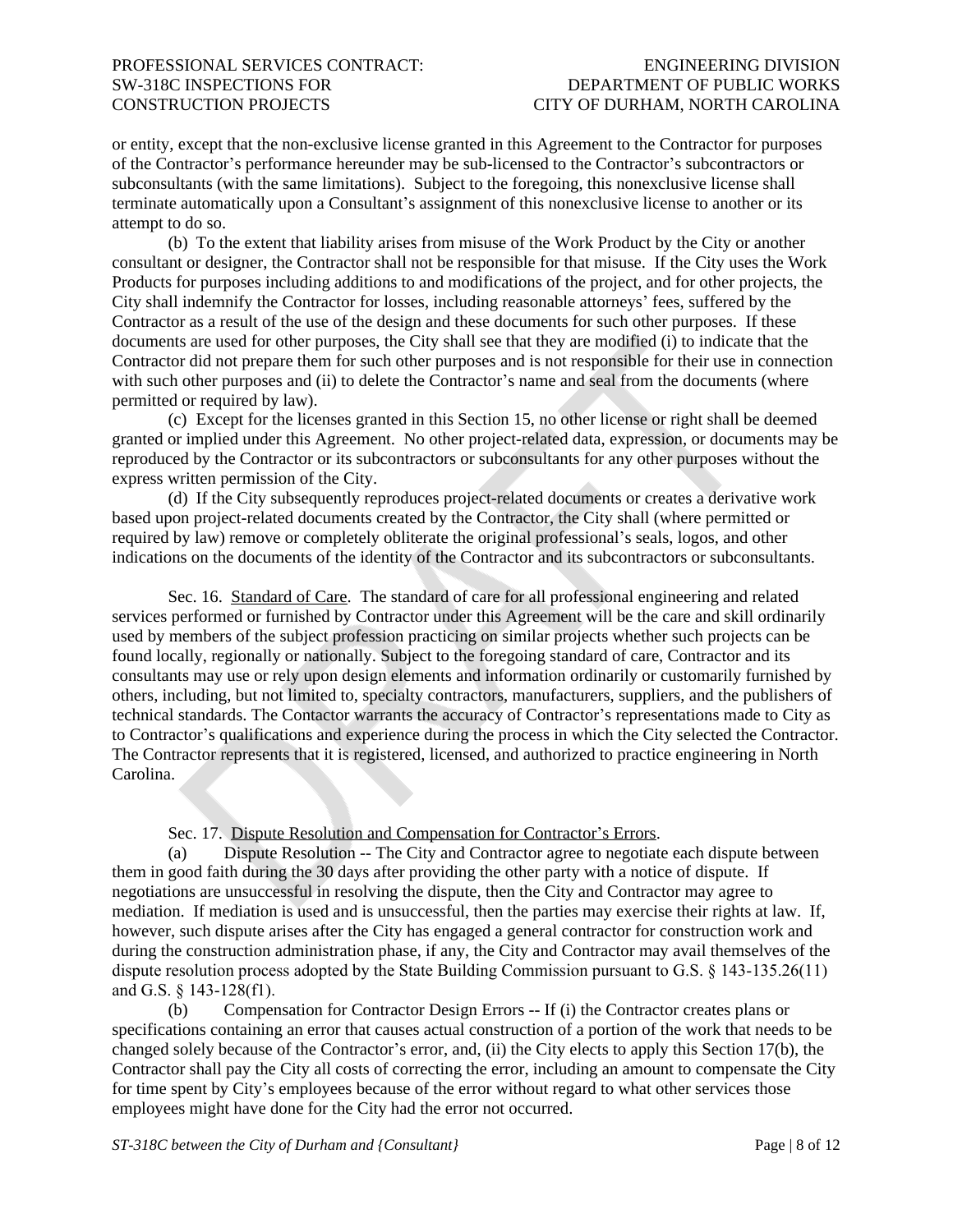(i) (Unforeseen Conditions) An error shall not be grounds for payment under this Section 17(b) if the error occurred because of physical conditions were:

not in fact known to the Contractor,

not in fact known to the Contractor's consultants,

not readily apparent to the Contractor, and

not readily apparent to the Contractor's consultants.

(ii) (Cost of Employees' Time) The cost of the employees' time will be calculated as follows: the time spent by any salaried employee of the City because of the error shall be compensated at an hourly rate equal to the employee's gross salary (using standards to determine gross salary for federal income tax purposes) during the applicable fiscal year of the City divided by the number of hours worked by that employee for the City during that fiscal year.

(iii) (Limits on Double Payments) If this Section 17(b) is applied to compensate the City for an error, the Contractor shall not owe the City any other compensation to remove the erroneously built work and replace it with correct work. However, the payment of such compensation or the application of this Section 17(b) shall not affect liability to the Contractor for personal injury or damage to property. (In the preceding sentence, "damage to property" excludes the damage suffered by the City for the cost of replacing the erroneously installed work for which this paragraph provides compensation, but it includes all other general, special, consequential, or other kinds of damage resulting from the error.)

(iv) (Limit on Use of Payment against Contractor) A payment by the Contractor pursuant to this Section 17(b) shall be considered a compromise, and the City shall not introduce the fact of the payment in any legal action or proceeding except to the extent that compromises are admissible.

(v) (Nonpayment Hereunder Not to Prevent Other Claims) If this Section 17(b) is not applied by the City so as to compensate the City for an error, this Section 17(b) shall not be used to construe this Agreement so as to reduce any remedy that is available to the City because of that error. For example, to the extent an error is not compensated for because of the amount exceeds the insurance deductible, the City will not be deemed to have waived a claim for any damages arising from the error.

### Sec. 18. Miscellaneous

(a) Choice of Law and Forum; Service of Process. (i) This contract shall be deemed made in Durham County, North Carolina. This contract shall be governed by and construed in accordance with the law of North Carolina. The exclusive forum and venue for all actions arising out of this contract shall be the North Carolina General Court of Justice, in Durham County. Such actions shall neither be commenced in nor removed to federal court. This subsection (a) shall not apply to subsequent actions to enforce a judgment entered in actions heard pursuant to this subsection. (ii) If the Contractor is not a natural person (for instance, the Contractor is a corporation or limited liability company), this subsection (ii) applies. "Agent for Service of Process" means every person now or hereafter appointed by the Contractor to be served or to accept service of process in any State of the United States. Without excluding any other method of service authorized by law, the Contractor agrees that every Agent for Service of Process is designated as its non-exclusive agent for service of process, summons, and complaint. The Contractor will instruct each Agent for Service of Process that after such agent receives the process, summons, or complaint, such agent shall promptly send it to the Contractor. This subsection (ii) does not apply while the Contractor maintains a registered agent in North Carolina with the office of the N. C. Secretary of State and such registered agent can be found with due diligence at the registered office.

(b) Waiver. No action or failure to act by the City shall constitute a waiver of any of its rights or remedies that arise out of this contract, nor shall such action or failure to act constitute approval of or acquiescence in a breach thereunder, except as may be specifically agreed in writing.

(c) Performance of Government Functions. Nothing contained in this contract shall be deemed or construed so as to in any way estop, limit, or impair the City from exercising or performing any regulatory, policing, legislative, governmental, or other powers or functions.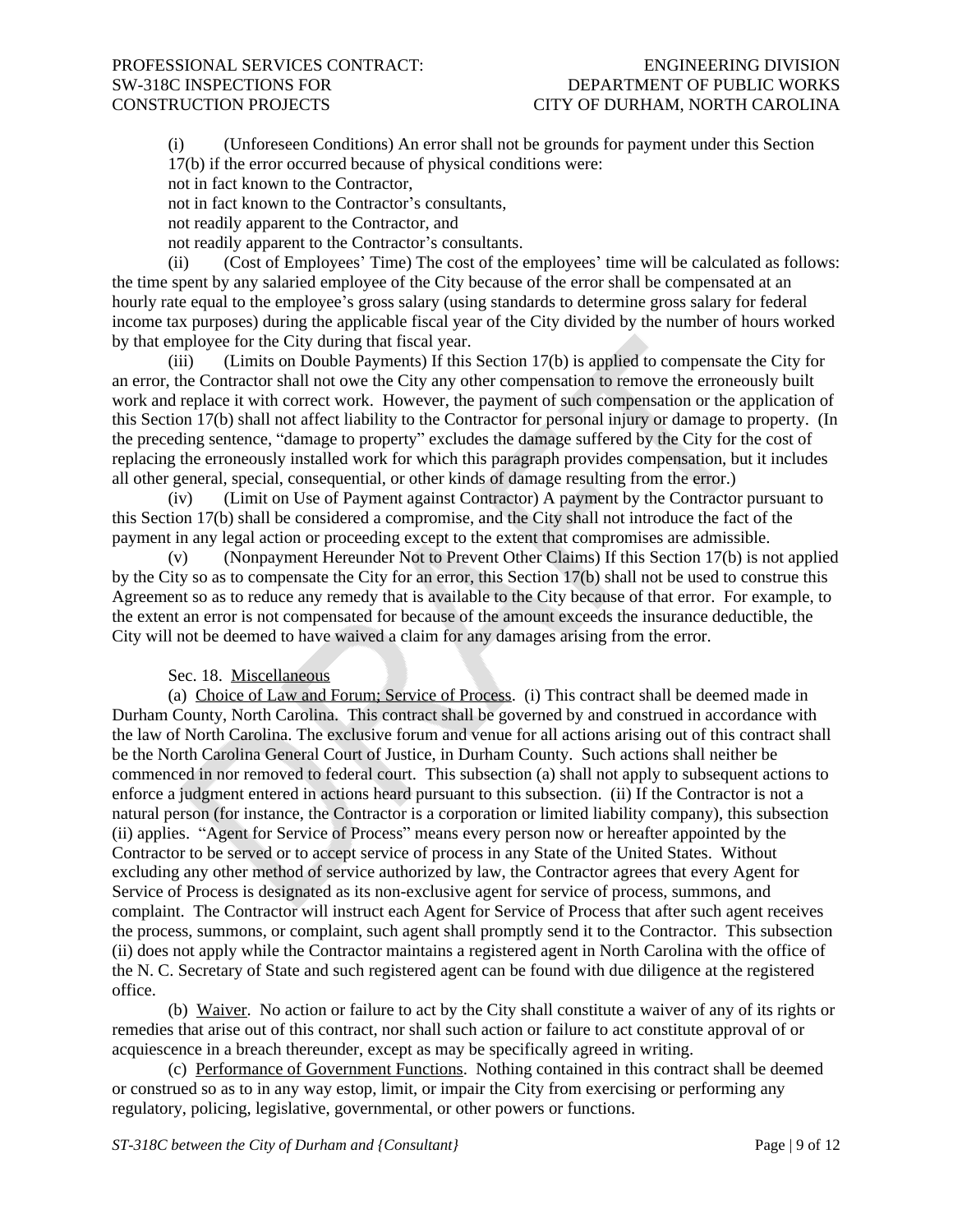(d) Severability. If any provision of this contract shall be unenforceable, the remainder of this contract shall be enforceable to the extent permitted by law.

(e) Assignment. Successors and Assigns. Without the City's written consent, the Contractor shall not assign (which includes to delegate) any of its rights (including the right to payment) or duties that arise out of this contract. The City Manager may consent to an assignment without action by the City Council. Unless the City otherwise agrees in writing, the Contractor and all assignees shall be subject to all of the City's defenses and shall be liable for all of the Contractor's duties that arise out of this contract and all of the City's claims that arise out of this contract. Without granting the Contractor the right to assign, it is agreed that the duties of the Contractor that arise out of this contract shall be binding upon it and its heirs, personal representatives, successors, and assigns.

(f) Compliance with Law. In performing all of the Work, the Contractor shall comply with all applicable law.

(g) Notice of City Policy. THE CITY OPPOSES DISCRIMINATION ON THE BASIS OF RACE AND SEX AND URGES ALL OF ITS CONTRACTORS TO PROVIDE A FAIR OPPORTUNITY FOR MINORITIES AND WOMEN TO PARTICIPATE IN THEIR WORK FORCE AND AS SUBCONTRACTORS AND VENDORS UNDER CITY CONTRACTS.

(h) EBOP. The Contractor shall comply with all applicable provisions of Article III of Chapter 18 of the Durham City Code (Equal Business Opportunities Ordinance), as amended from time to time. The failure of the Contractor to comply with that article shall be a material breach of contract which may result in the rescission or termination of this contract and/or other appropriate remedies in accordance with the provisions of that article, this contract, and State law. The Participation Plan submitted in accordance with that article is binding on the Contractor. Section 18-59(f) of that article provides, in part, "If the City Manager determines that the Contractor has failed to comply with the provisions of the Contract, the City Manager shall notify the Contractor in writing of the deficiencies. The Contractor shall have 14 days, or such time as specified in the Contract, to cure the deficiencies or establish that there are no deficiencies." It is stipulated and agreed that those two quoted sentences apply only to the Contractor's alleged violations of its obligations under Article III of Chapter 18 and not to the Contractor's alleged violations of other obligations.

(i) No Third Party Rights Created. This contract is intended for the benefit of the City and the Contractor and not any other person.

(j) Principles of Interpretation and Definitions. (1) The singular includes the plural and the plural the singular. The pronouns "it" and "its" include the masculine and feminine. References to statutes or regulations include all statutory or regulatory provisions consolidating, amending, or replacing the statute or regulation. References to contracts and agreements shall be deemed to include all amendments to them. The words "include," "including," etc. mean include, including, etc. without limitation. (2) References to a "Section" or "section" shall mean a section of this contract. (3) "Contract" and "Agreement," whether or not capitalized, refer to this instrument. (4) "Duties" includes obligations. (5) The word "person" includes natural persons, firms, companies, associations, partnerships, trusts, corporations, governmental agencies and units, and other legal entities. (6) The word "shall" is mandatory. (7) The word "day" means calendar day. (8) The word "Work" is defined in Section 2. (9) A definition in this contract will not apply to the extent the context requires otherwise.

(k) Modifications. Entire Agreement. A modification of this contract is not valid unless signed by both parties and otherwise in accordance with requirements of law. Further, a modification is not enforceable against the City unless it is signed by the City Manager, a deputy or assistant City Manager, or, in limited circumstances, a City department director. This contract contains the entire agreement between the parties pertaining to the subject matter of this contract. With respect to that subject matter, there are no promises, agreements, conditions, inducements, warranties, or understandings, written or oral, expressed or implied, between the parties, other than as set forth or referenced in this contract.

(l) City's Manager's Authority. To the extent, if any, the City has the power to suspend or terminate this contract or the Contractor's services under this contract, that power may be exercised by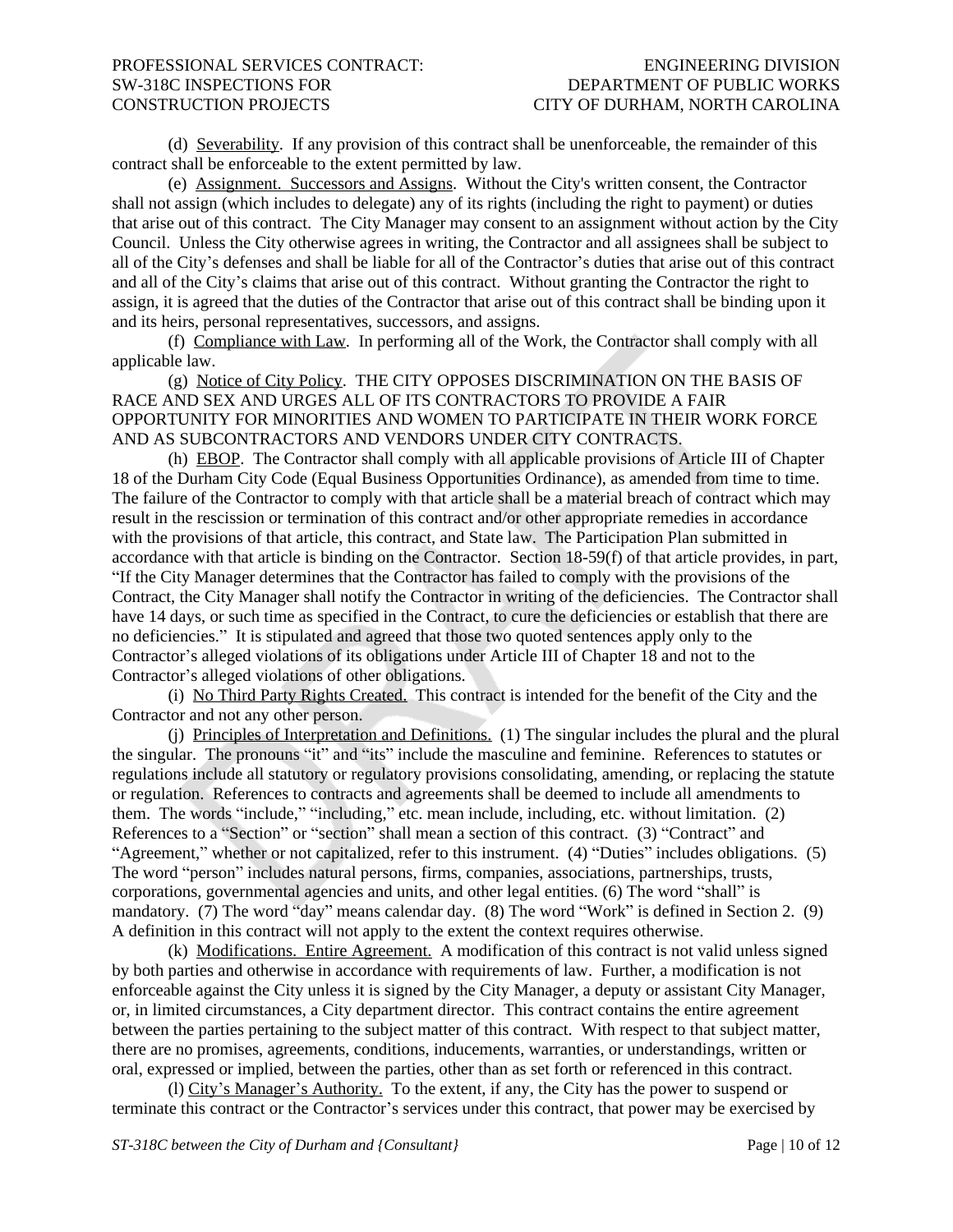# CONSTRUCTION PROJECTS CITY OF DURHAM, NORTH CAROLINA

## PROFESSIONAL SERVICES CONTRACT: ENGINEERING DIVISION ENGINEERING DIVISION SW-318C INSPECTIONS FOR DEPARTMENT OF PUBLIC WORKS

City Manager or a deputy or assistant City Manager without City Council action.

### NON-COLLUSION STATEMENT BY CONTRACTOR

The City of Durham prohibits collusion, which is defined as a secret agreement for a deceitful or fraudulent purpose.

I, ……………………………………………………, affirm that I have not engaged in collusion with any City employee(s), other person, corporations, or firms relating to this bid, proposals, or quotations. I understand collusive bidding is a violation of state and federal law and can result in fines, prison sentences, and civil damage awards.

…………………………………………………… **CONTRACTOR**